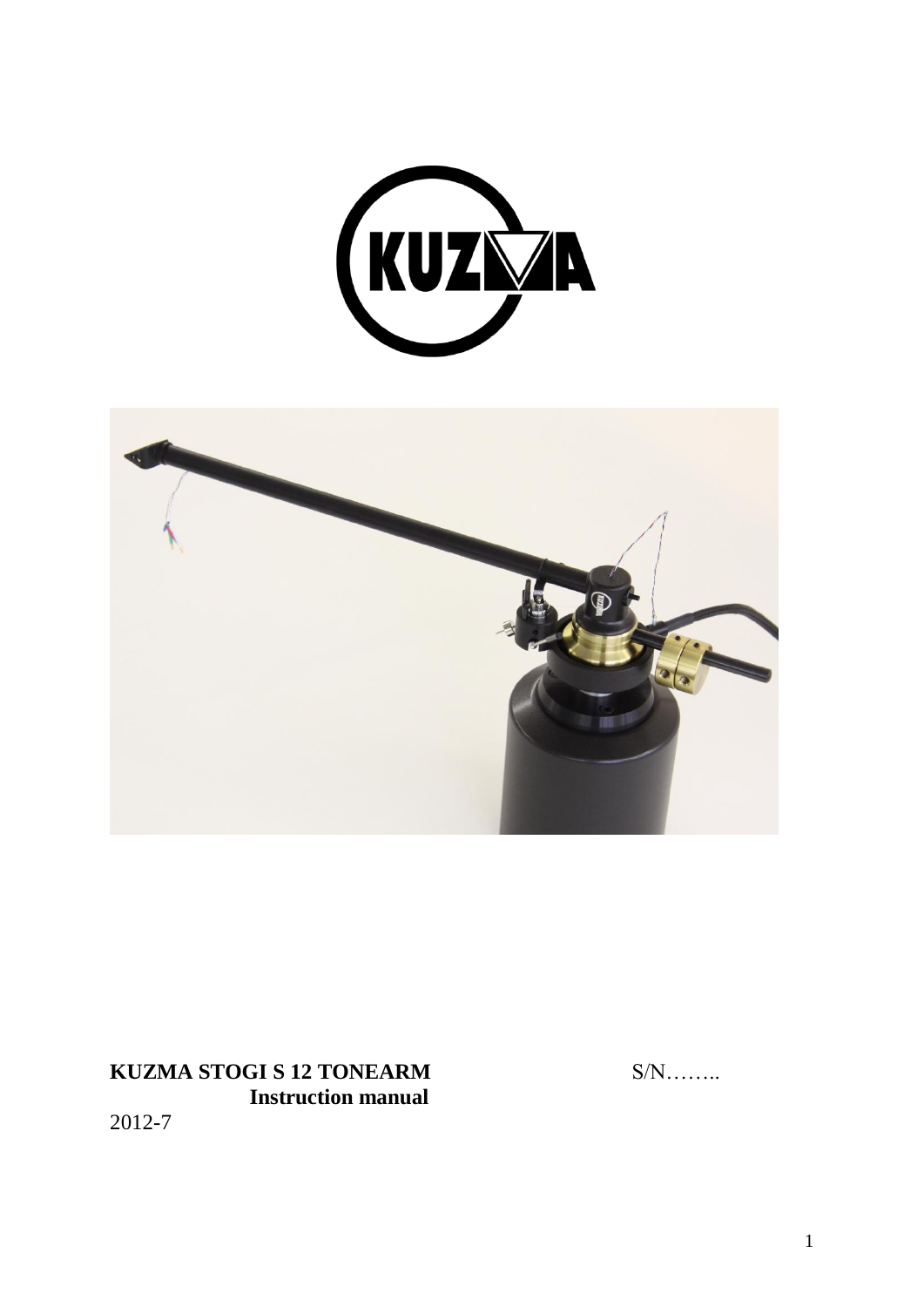# **KUZMA LTD**

# INSTRUCTION MANUAL FOR STOGI S 12 inch tonearm

The **Stogi S 12 ( 305mm)** tonearm is a very precisely engineered piece of equipment. The construction, however, is robust and requires the minimum of maintenance for optimal performance.



Fig.2.

| <b>CONTENTS:</b>   | Page    |
|--------------------|---------|
| <b>General</b>     | 3       |
| <b>Unpacking</b>   | 4       |
| <b>Basic Setup</b> | $4 - 7$ |
| Cartridge set up   | $7 - 8$ |
| <b>Maintenance</b> | 8       |
| <b>Problems</b>    | 8-9     |
| <b>Transport</b>   | q       |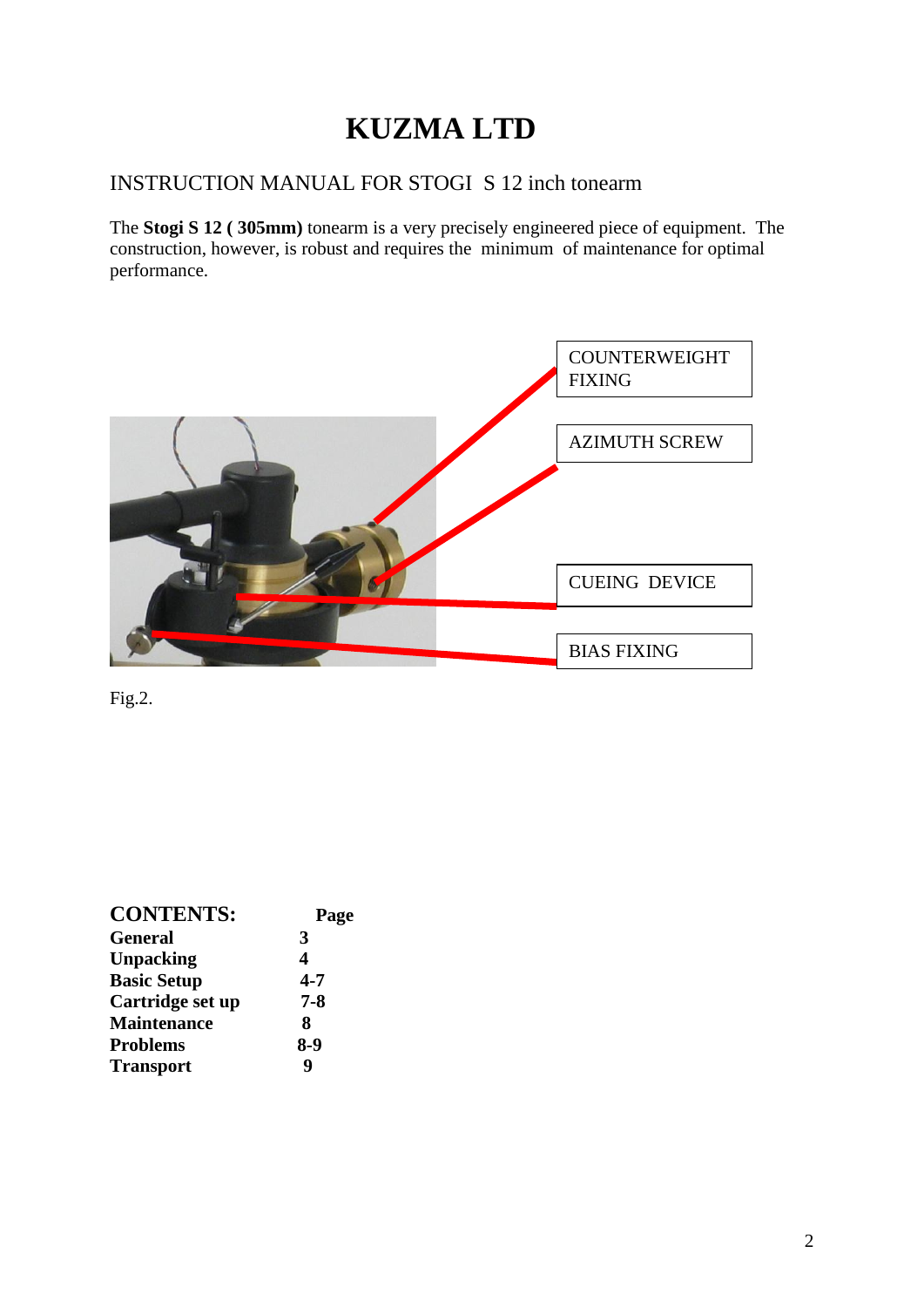# **General Description:**

the tonearm is packed in one box with the serial number and type of wiring marked on the outside

The tonearm is of a unipivot design with a unique, rigid headshell made from a solid aluminium block and a base of solid brass which, together control all vibration as well as facilitating the stability of the tonearm as a whole. All other parts are also machined from blocks of solid metal in order to provide damping and minimise resonances. The polished pivot point is sited in a well of oil, which allows only minute friction and bearing vibration. The height is at record level for optimum tracking, while silicone damping controls resonance of the cartridge and arm combination and also gives stability in azimuth direction.

Three counterweights allow for easy adjustment of the tracking force and for general and fine azimuth adjustment. Wires are in one continuous piece from the headshell to the RCA plugs. When the tonearm is supplied for use on the Stabi S 12 turntable, it is fixed directly into a brass pillar, which allows VTA adjustment.

| <b>Technical data:</b>   |
|--------------------------|
| 740 g $(+$ armbase 70 g) |
| 304,8 mm                 |
| 291 mm                   |
| 17,8 degrees             |
| 13 <sub>g</sub>          |
| unipivot                 |
| yes                      |
| yes                      |
| yes                      |
| Kuzma                    |
|                          |

Optional: balanced and 5PIN wiring, finger lift, various counterweights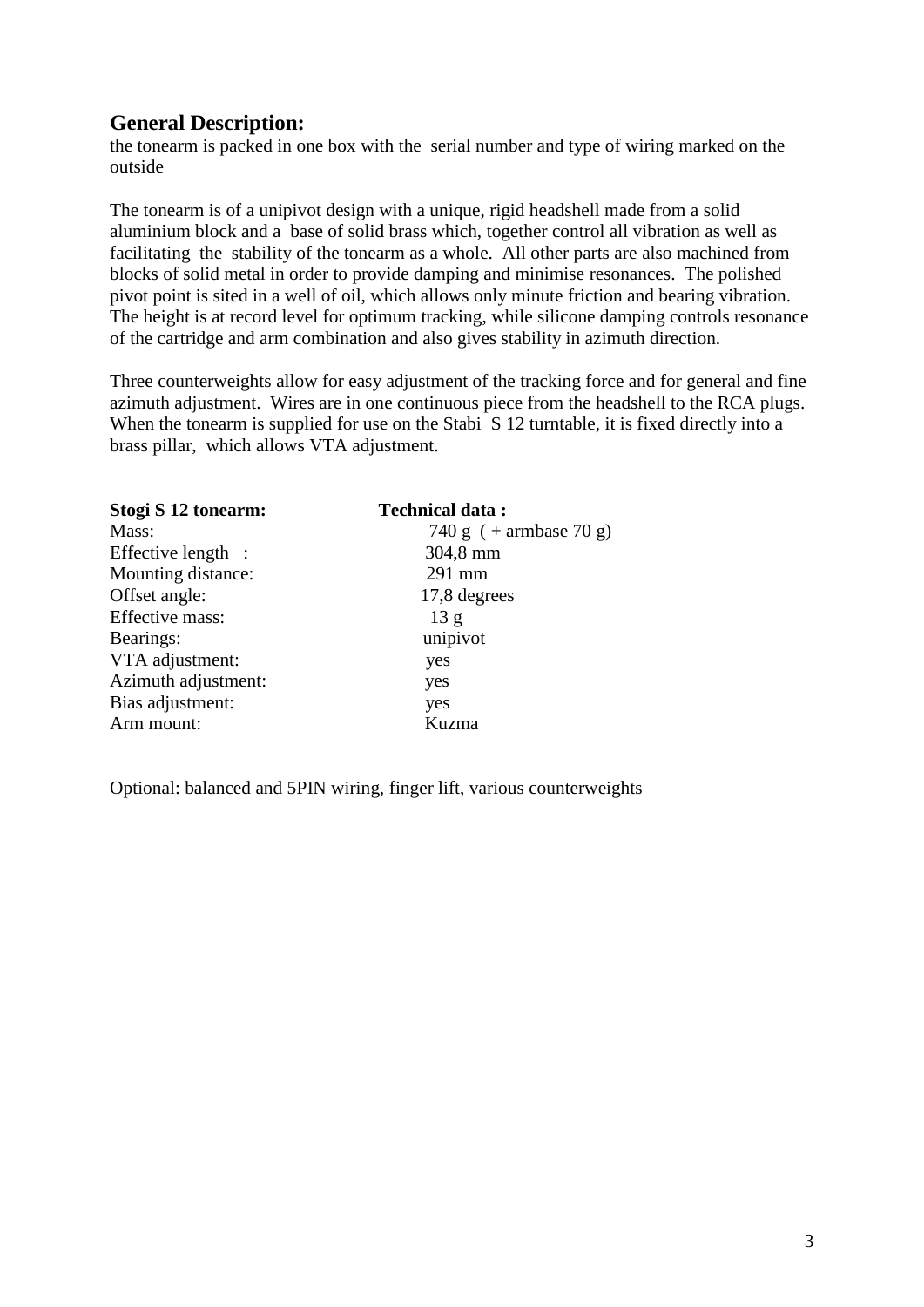# **1. Unpacking:**

The tonearm with accessories is packed in one box. Before unpacking the individual parts of the tonearm, make some space and check that your turntable has the right tonearm cutout.

# **Content:**

Bearing base, tube base, armbase. PVC bottle with silicone oil, Allen keys: 1.5, 2, and 3 mm, cartridge mounting hex screws M2.5 mm non magnetic, geometry protractor.

# **Optional:**

finger lift for headshell.

# **2. Basic setup:**

**Note:** When mounting the tonearm on a Stabi S 12 turntable no armbase is required. Check the turntable instruction manual to see how to mount the tonearm and then skip to the 'Bearing base' section of these instructions.

**Note:** When mounting Stogi S 12 on other turntables, an **armbase** with an appropriate cutout is required. There should be adequate space for the counterweights and counterweight rod when the tonearm is in the 'rest' and inner groove positions. Clearance between the lower edge of the platter and the armboard should be 28-30 mm minimum.

**Note:** To mount the cartridge, tweezers and a tracking force gauge will be needed **Note:** Silicone oil should be poured into the bearing base after all cartridge adjustments have been made.

**Note:** Remove parts from protective plastic bags.

# **Armbase:**

Locate the black armbase and the three hex screws. Position the armbase over the cutout on the turntable armboard and fix screws to nuts using Allen key (3 mm). Ensure that the screws are long enough to go through the armboard into nuts. Also that the screw for height and VTA adjustment is accessible with an Allen key (1.5 mm), i.e. away from the platter.

# **Bearing base:**

Lift the base from the box. Insert the bearing base into the **armbase** and position so that the chromium plated cylinder for the cueing device is facing the front of the turntable. Gently fix the height with Allen key so that the top of the bearing shaft is on a level with the top of the platter.

If mounting on a **Stabi S 12** turntable, first locate and remove the brass pillar of the turntable by releasing the VTA locking screw ( Allen key 3 mm). Insert the bearing base into the brass pillar on the side which does not have threaded holes. The gap between the top of the pillar and the bottom part of the oil reservoir on the bearing base should be between 5 - 10 mm.

Observe the two screws and fix the bearing base into the pillar with Allen key (3 mm). Position the brass pillar into the T base of the turntable so that the tonearm bearing shaft is near to the platter spindle. At the same time both screws should be symmetrical but further away. See fig 2.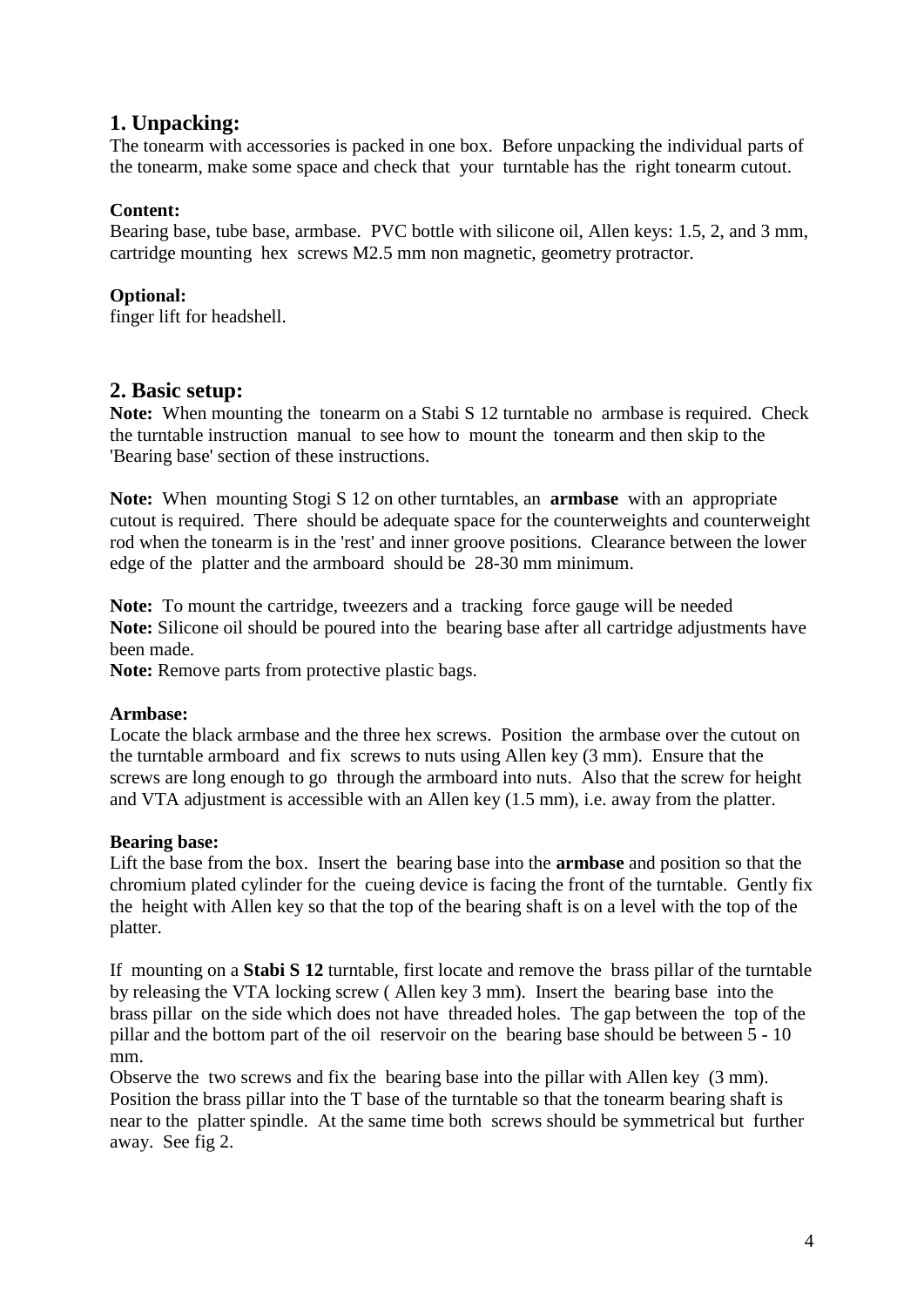Now observe the position of the cueing device cylinder and ensure that this is facing the front of the turntable. This will be the position of the tonearm when in the 'rest' position. If this position is not suitable, release both screws and rotate bearing base in the brass pillar. Repeat this process until you find a position where the tube is parallel to the right hand side of the lid. This seems complicated in theory but is not in practice.



Fig. 4. The bearing base with cable holder in its brass pillar on Stabi S.

# **Tube base:**

Carefully lift the tube base with counterweights and cable which, (for **transport only)** is fixed at the end of the tube. Position it gently onto the bearing shaft. The bearing pivot will automatically fit into the bearing cup on top of the bearing shaft. With Allen key (1.5 mm), release and then remove the metal holder and cable from the back of the tube and carefully fix it on the outside of the bearing base. Rotate the cable in such a way that the wires rise vertically. Then fix it with Allen key 1.5 mm. With fingers gently arrange the wires into a loop. (See Fig. 2 and arrow on Fig. 5)

Due to the counterweight being at the end of the tonearm, the headshell end is raised. Using the same Allen key ( 1.5 mm), release the top screws and slide both weights off. Now you can check the position of the tube in the 'rest' position and rearrange the bearing base if necessary. Return first the thicker and then thinner counterweight to the rod and fix them gently so that the fixing screws are on top.

If Stogi S 12 is mounted on other turntables, move the tube by hand towards the spindle as if in an 'inner groove' position and ensure there is enough clearance for the rod and counterweights. If not, consult your dealer.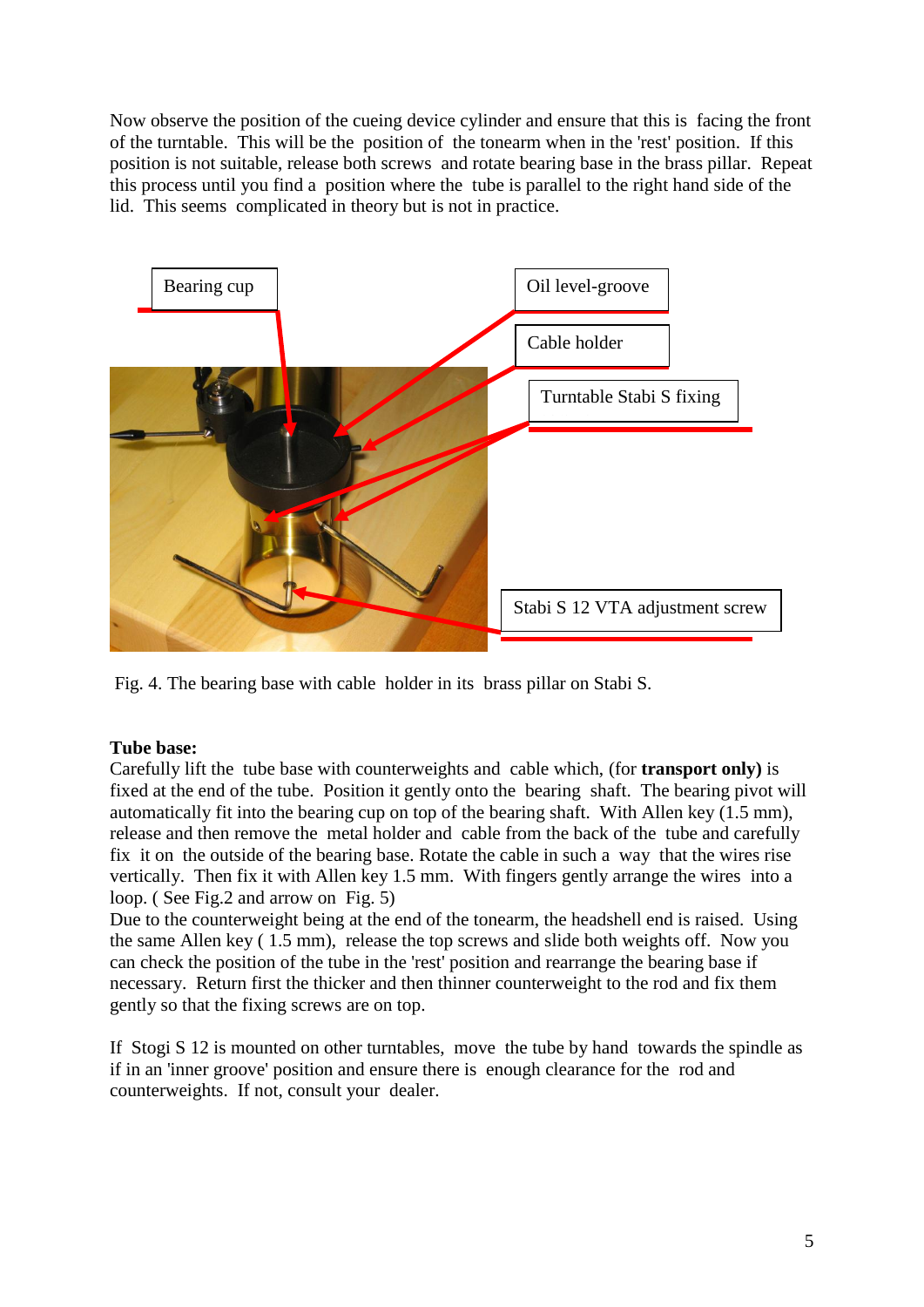

Fig. 5. See cable fixing

#### **Cartridge mounting:**

Locate the hex screws for fixing the cartridge, or use screws supplied with the cartridge. Fix the cartridge under the headshell in such a position that the tip of the diamond is at the furthest point of the headshell.

With tweezers or other appropriate tool, (if using pliers be aware that strong force can break the wires under the insulation material) connect pins according colours:

| Red   | $right +$ |
|-------|-----------|
| Green | right -   |
| White | $left +$  |
| Blue  | left -    |

#### **Tracking force:**

Adjust both thicker counterweights so that the cartridge is balanced while keeping the thinner counterweight as far away from the bearing as possible. If the cartridge is tilted (azimuth) when viewed from the front, rotate the thicker counterweight. For some lighter cartridges one counterweight will be adequate to obtain the correct tracking force. To adjust tracking force use a gauge and move the counterweight closer to the bearing to obtain the chosen force. Consult your dealer.

## **Cartridge set up:**

Place the needle on the record and observe azimuth and height of the tonearm (VTA).

## **Height (VTA):**

Adjust the height of the tonearm by raising or lowering the bearing base so that the arm tube is parallel to the record.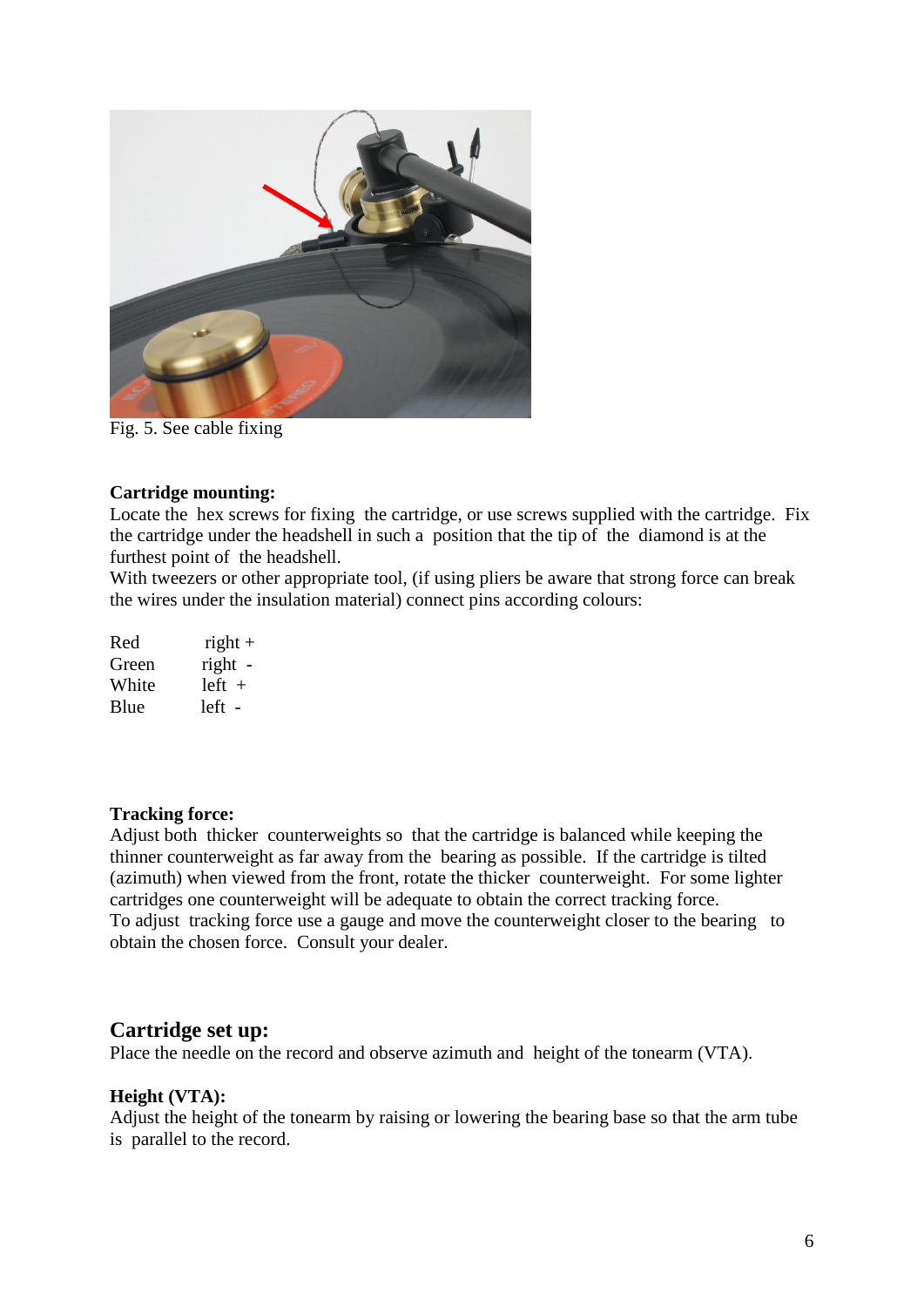## **On Stabi S 12 turntable:**

Release the VTA screw which holds the brass pillar, while holding the bearing base. Then reposition it and lock it back.

## **Armbase:**

Release the VTA screw in the armbase while holding the bearing base and reposition it and lock it back.

## **Azimuth:**

Level the turntable horizontally. Any change will affect the azimuth. Observe the mirror image of the cartridge on the record and adjust the tilt of the cartridge so that the mirror image and the cartridge will be vertical and straight. For this adjustment, rotate the thinner counterweight. If you find that the tilt is excessive, then first rotate the thicker counterweight and then make fine adjustments with the thinner counterweight. See Page 3.

## **Tangential geometry:**

Adjust the geometry of the cartridge in the headshell so that zero point will be on the protractor in both null points (66, 120.9 mm). Consult your dealer .

# **Oil for damping:**

Carefully lift the tube base, bearing in mind the length of the wires and put it on top of the platter. Cut the tip off the nozzle of the PVC bottle and squeeze to fill the reservoir surrounding the bearing shaft till the fluid level reaches the groove line inside the reservoir. In addition put 1-2 drops of fluid into the cup on top of the bearing shaft. The level of damping is chosen to suit the best cartridges available but you should experiment, especially with cheaper MM cartridges.

## **Bias adjustment:**

Catch the string loop onto the hook which is at the back of the tube base. Be sure that the string runs in the groove. Adjustments are made by moving the small counterweight after releasing it with the Allen key (1.5mm). The maximum position is for 2.5 g tracking force and the minimum is for 1 g. Finer adjustment should be made using a test record. Consult your dealer.

## **Fine adjustments:**

Re-check and readjust the tracking force, VTA and azimuth if necessary. For more precise adjustments, play the cartridge for 5- 10 hours and then readjust. The cartridge will need about 50 hours playing to settle down for the best sound.

# **Fine VTA:**

The correct height of the tonearm is different for different cartridges and tracking forces. It could be above or below the theoretical 'parallel tube' position for up to 4-5 mm. If you are above the optimum height the sound becomes bright and thin and if below, the sound could be bass heavy and not open. Feel free to experiment or consult your dealer.

## **Fine Azimuth:**

The starting position is in a line with its mirror image. For fine adjustment a test record and oscilloscope are needed. In the thicker counterweight, however, there is a small screw on the right, which can be rotated using Allen key (3 mm). Rotation of the screw will slightly change the azimuth. Counter clockwise rotation tilts the cartridge to the left and vice versa.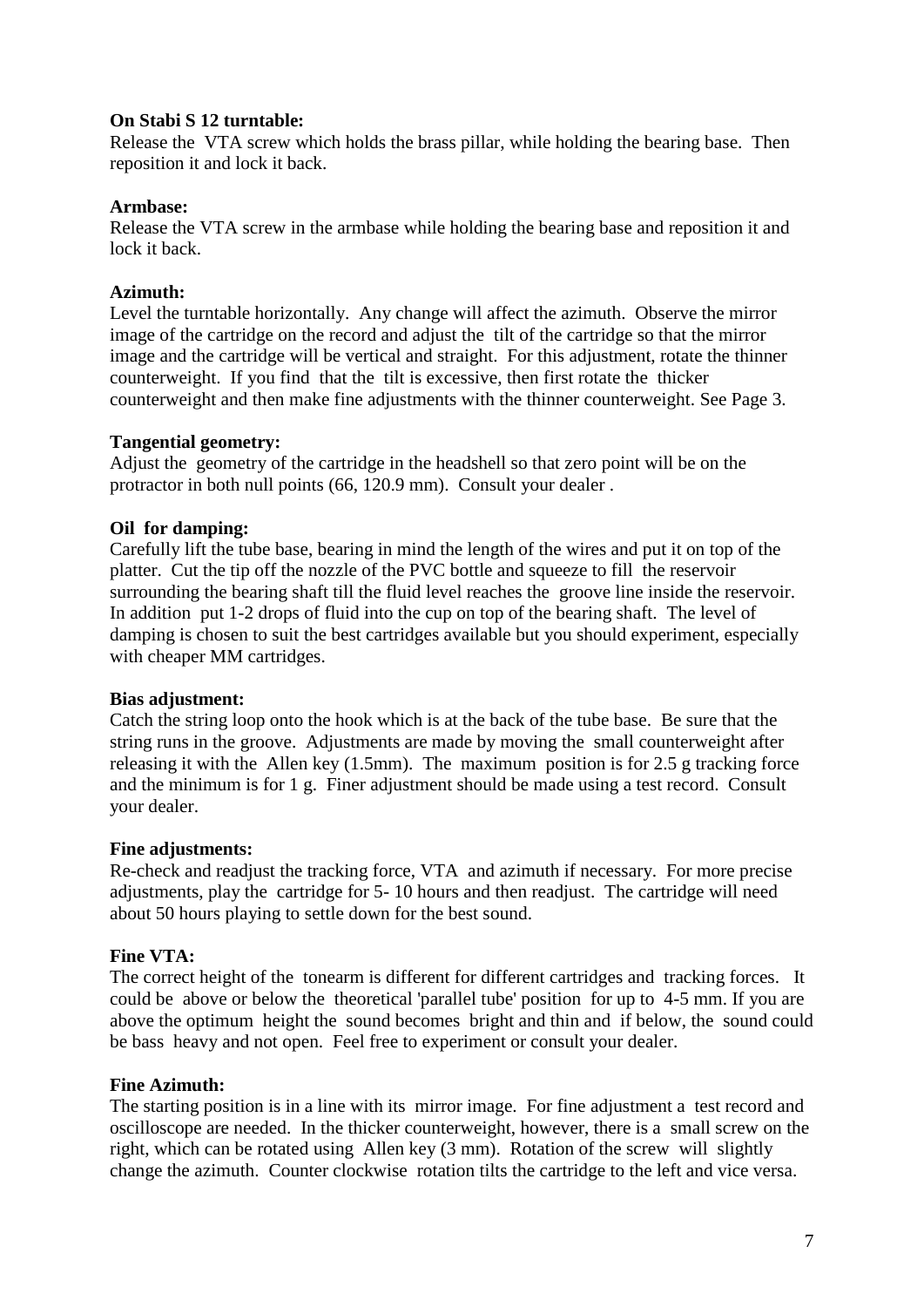Counting rotations enables you to listen to improvements in focus and to return to the original position. If necessary consult your dealer.

## **Cueing device:**

The height of the cueing device can be adjusted with Allen key (1.5 mm).

## **Tube rest:**

The height of the tube rest can be adjusted with Allen key  $(1.5 \text{ mm})$ .

# **4. Maintenance:**

#### **Bearing:**

The bearing does not require any maintenance.

#### **Cueing device:**

Occasionally clean the black foam tube support to increase grip, using soft cloth soaked in alcohol.

# **5. Problems:**

#### **Silicone oil spill:**

If oil is spilled, firmly wipe with cloth or paper towel. Afterwards clean with a soft cloth soaked in alcohol.

#### **Tube running outwards:**

Due to the silicone damping and descent rate of the tonearm, lower friction on the cueing device in the 'play' position may cause the tube to travel towards the outer edge of the record. Check that surfaces on the cueing device are clean and, with fingers, bend down the part of the cueing device which lifts the tube at the inner groove. Check that bias is not too strong. Also check that the wire loop is in a normal arc .

#### **Mistracking:**

Inadequate tracking force.

The cartridge may be too light. If so check the choice of counterweight and use only one instead of two, or consult your dealer.

Cueing device too high in 'play' position and is touching the tube. See the air gap and lower the cueing device.